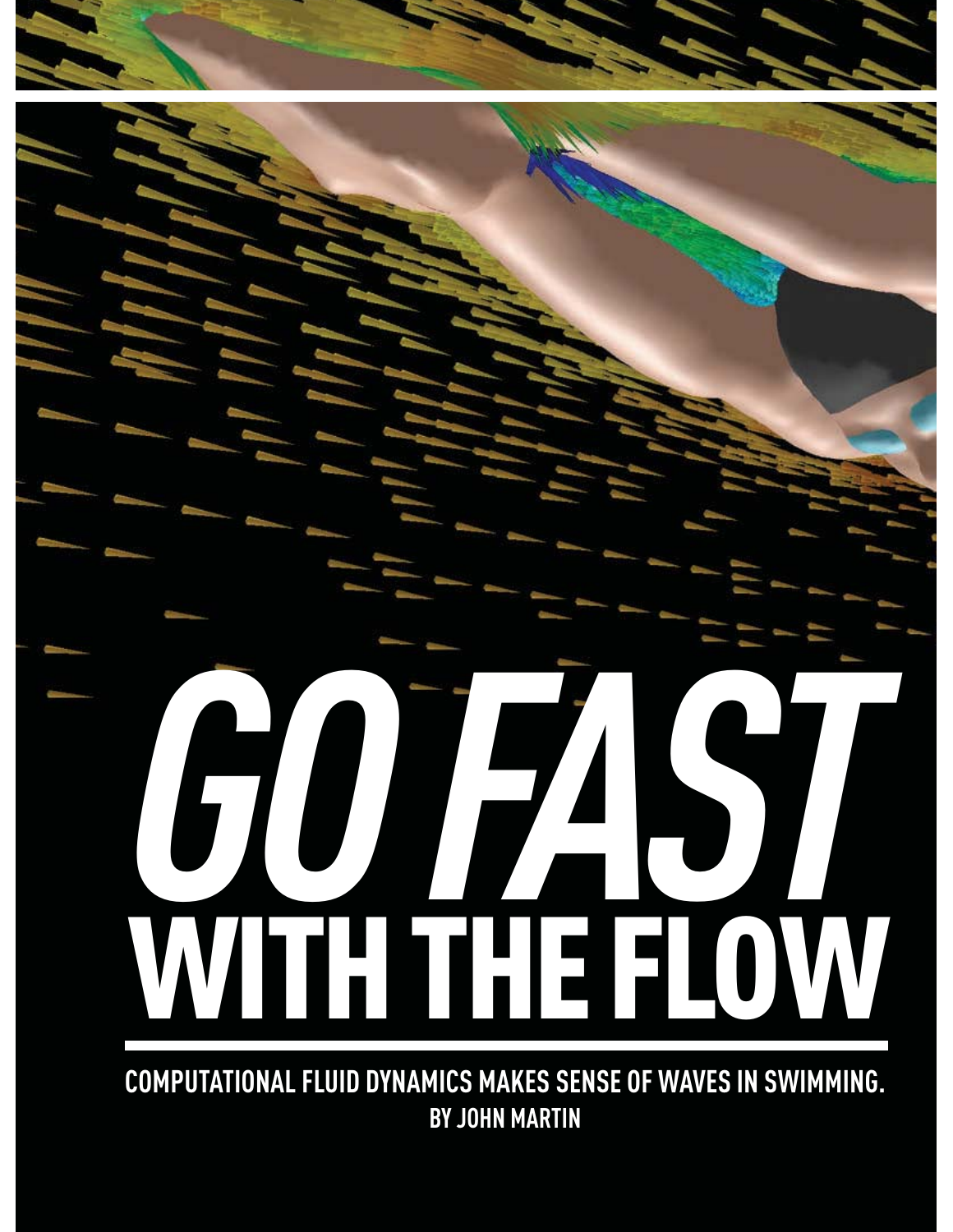### MECHANICAL ENGINEERING | MAY 2015 | P.41



V ertebrates climbed out of the water and onto land some 350 million years ago, but we still like to jump back in and race around like the old days. And when we race, we want to go as fast as we can. Elite swimmers have turned to computational fluid dynamics—solving complex equations to predict how water will flow under different situations—to feed their need for speed.

The goal is to go faster by reducing drag.

"Drag is due to the friction between the water and the swimmer that induces a force to slow down the swimmer," said Thierry Marchal, industry director for the sport industry at ANSYS Inc. "The intent is to model the water surrounding the swimmer and identify which parts of the body generate the largest drag."

Early work was done in the mid-1990s by the late Barry Bixler, an aeronautical engineer at Honeywell Aerospace who analyzed air flow in jet engines. When his daughter took up swimming as a sport, the engineer—ever the tinkerer—began looking at how swimmers move through the water.

"Bixler's initial investigations into CFD and swimming used a disk of the same size as a human hand to estimate the forces on the hand throughout the freestyle swimming stroke," said Andrew Lyttle, lead biomechanist for technical sports at the Western Australian Institute of Sport. "With improved technology, this was adjusted to create a model of the hand and forearm which optimized pitch angle of the hand in the water. These studies

Competitive swim teams are using computer models, like this one from ANSYS, to gain insights that will shave fractions of seconds from race times. *Image: ANSYS*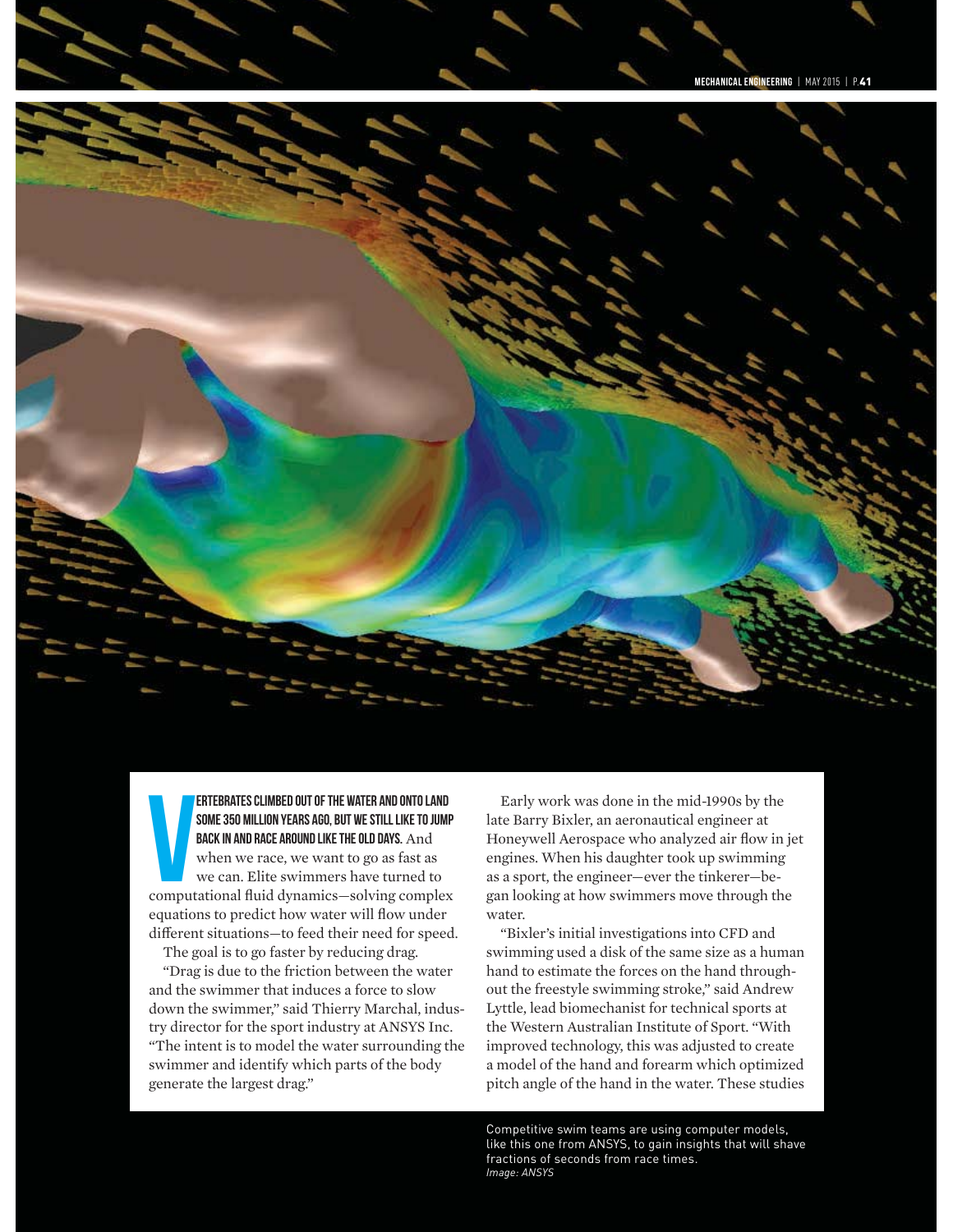

A computer image of the dolphin kick combines 3-D scans of two swimmers performing the kick underwater. *Image: Tina Ma and James Hahn, George Washington University*

utilized the growing capabilities of the commercial software Fluent to estimate the effects."

Russell Mark joined USA Swimming—the national governing body for the sport of swimming in the United States—in 2002. The University of Virginia breaststroker had been working as an aerospace engineer at Pratt & Whitney on an experimental military engine program but left to pursue his passion for swimming. He picked up CFD investigations that had been done by Bixler in collaboration with Scott Riewald, a USA Swimming biomechanist.

Mark began working with a team led by Rajat Mittal at George Washington University. Mittal is now professor of mechanical engineering at the Whiting School of Engineering at Johns Hopkins University.

"We used their custom CFD code to study flow around a dolphin kick and the arm stroke of a freestyle and backstroke pull," Mark said. "We were able to visualize the vortices in dolphin kicking and confirm that ankle flexibility is a hugely important factor in developing those thrustproducing vortices. We were also able to confirm that an arm stroke in backstroke and freestyle that applies force directly against the water in a backwards direction is the best stroke."

USA Swimming created laser scans of Olympiclevel swimmers and underwater videos of swimmers' strokes. Mittal's team merged these to create animated 3-D models of the swimmer by using MAYA, the software used to create animated movies such as *Shrek*.

"The models are input to our in-house CFD code ViCar3D," Mittal said. "The simulations are done on large-scale parallel computers." (ViCar3D stands for "viscous incompressible Cartesian grid solver in 3-D.")

Previous methods used to analyze a swim stroke required expensive and time-consuming physical simulations using wind tunnels and specially constructed pools. Now, if experimental confirmation is needed, "CFD can inform these tests by suggesting critical locations for probes, reducing the costly, lengthy physical testing to a primary model validation task," Marchal says.

The CFD emphasis is virtual. According to Lyttle, "Using known physics and fluid dynamics relationships, CFD allows complex fluid flow regimes and geometry to be simulated within a computer environment. The ability to obtain segment-specific fluid force data within a fullbody stroking model provides enormous amounts of information that would be unobtainable via current empirical testing techniques."

CFD software imports a realistic geometry of the athlete, generates the geometry of the surrounding water and air, and meshes these geometries to represent the athlete's body in its surroundings. Meshing creates large numbers of small boxes—cells—around the athlete as the framework to solve millions of equations describing the water flow. Engineers analyze the results by using visualizations of the flow pattern for regions of high drag.

"In CFD, experiments are conducted in a virtual environment with a biomechanical model of the swimmer in a computational model of the pool," said Raymond Cohen, research scientist in computational informatics at the Commonwealth Scientific and Industrial Research Organisation, Australia's national science agency. He delivered the idea in a paper, "Computational fluid dynamics as a tool for improving stroke technique," at the XIIth International Symposium on Biomechanics and Medicine in Swimming held last year in Canberra.

"Individual aspects of stroke can be modified in isolation, providing a controlled and repeatable testing environment," Cohen wrote. "The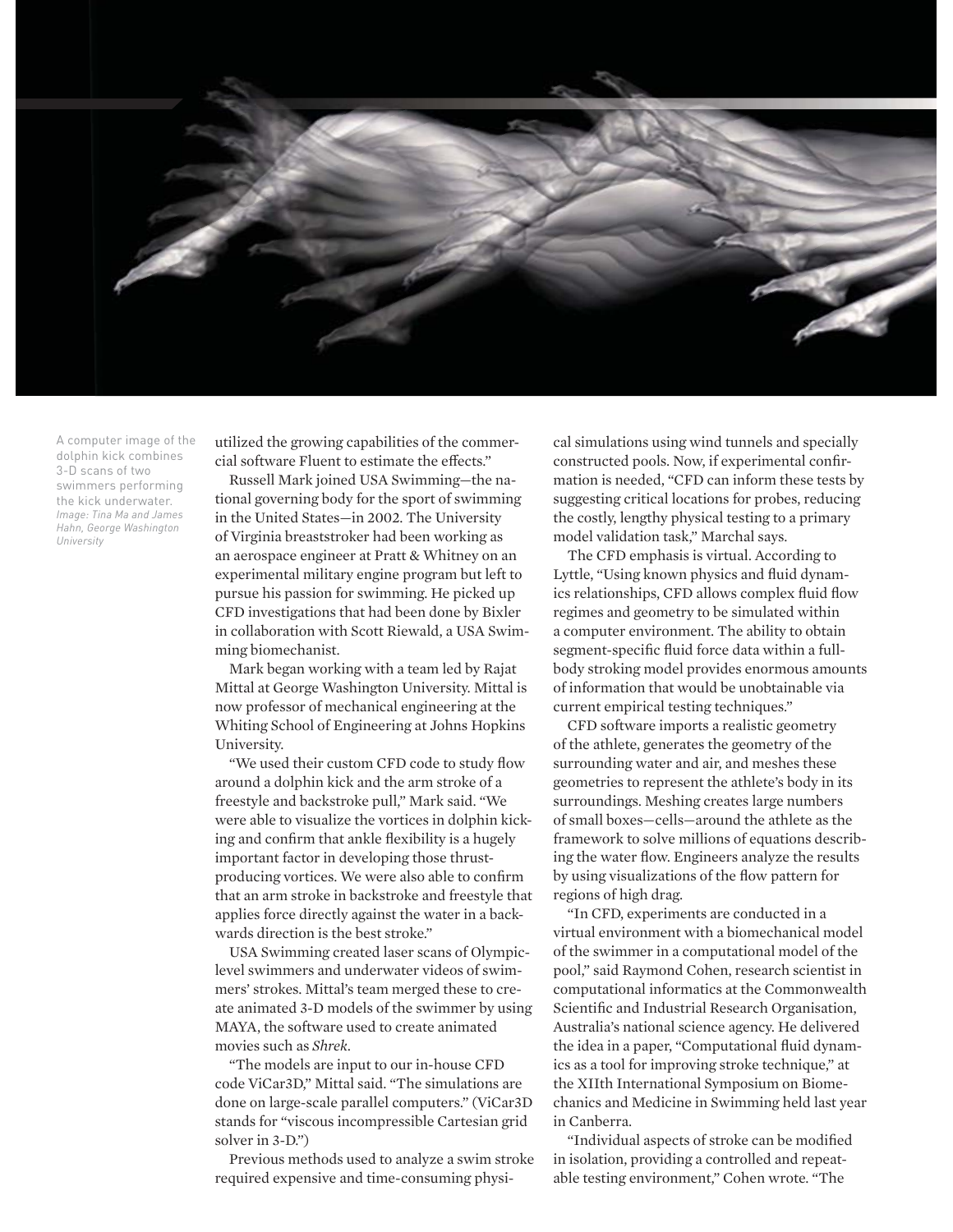

# LZR ZAPPED

Bondi Beach has the reputation as a laid back place for fun in the sun, sand, and surf. The Sydney suburb is also the birthplace of Speedo, a relentless innovator in swimwear. Speedo introduced the first non-wool suit in 1928—allowing greater freedom of motion—as well as the first nylon suit, the first chlorine-resistant fabric, and even a swimsuit inspired by shark's skin.

Speedo used computational fluid dynamics to develop its Fastskin FSII swimsuit prior to the 2004 Athens Olympics. In February 2008 it took engineering assist to another level with the launch of its LZR Racer, a full-body suit, ahead of the Beijing games. In ten weeks, swimmers wearing the suit had set 35 world records. Michael Phelps won eight gold medals in Beijing wearing the suit; athletes wearing Speedo won some 90 percent of the swim medals.

Speedo used Fluent from ANSYS Inc. for the CFD analysis. The research was spearheaded by Aqualab, Speedo's in-house R&D group, and included academic and industry partners, even NASA.

The CFD studies focused on passive drag, when the swimmer is in the glide position. When swimmers dive into the pool they hold this position arms outstretched in front, legs stretched out in back—for up to 15 meters after diving, and after kicking off the pool wall under water at each turn. That's 30 percent of a 100-meter sprint across a 50-meter long-course pool—in a race that might be decided by one-hundredth of a second.

The CFD data helped researchers design the suit to lower skin drag, especially the siting

points for the low-drag, polyurethane membrane panels that are bonded onto the suit. These panels reduced skin drag by 24 percent vs. Speedo's previous fabric.

*Image: ANSYS*

It was too good to be legal. FINA—Fédération Internationale de Natation, the world governing body for swimming—banned the LZR Racer, and all full-body suits, in 2010.



*Image: Trevor Sewell/Electron Microscope Unit, University of Cape Town*

A shark's dermal denticles, which decrease drag and turbulence, inspired the recordsetting LZR Racer swimsuit (above), which was eventually banned from competition.

resulting performance changes can be analyzed and the underlying physical mechanisms can be explained. The results are then fed back to the coaches to help inform further testing of stroke technique."

For example, when Matt Keys, a CFD consultant with a joint appointment at the Western Australian Institute of Sport and the University of Western Australia, used a CFD model of the underwater dolphin kick, he found that a 10-degree increase in ankle plantar flexion—the ability to fully extend the foot, pointing the toes along the long axis of the body—created 16 newtons greater

peak propulsive force by the feet during the kick downsweep.

According to Lyttle at the Western Australian Institute of Sport, "This provides important information to coaches on the potential beneficial effects of greater ankle flexibility for generating propulsion while kicking underwater."

### Back to Nature

Swimmers who want to swim like the fishes also have to overcome "outerwear" differences between themselves and their full-time aquatic